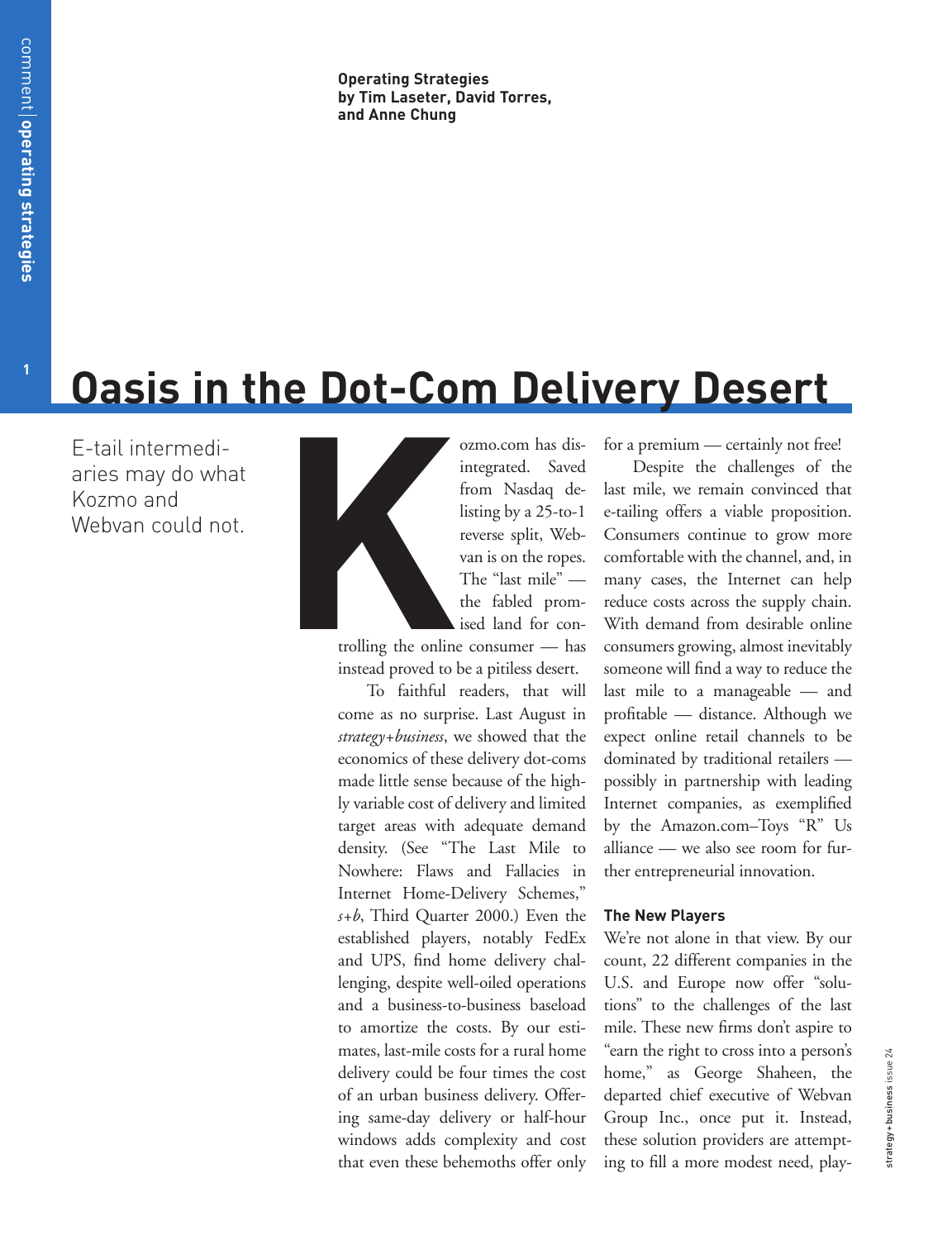#### **Tim Laseter**

(laseter\_timothy@bah.com), based in McLean, Va., is a vice president in Booz-Allen & Hamilton's Operations Practice and serves on the firm's e-Business Core Team.

ing an intermediary role between shippers and consumers to help them connect more cost-effectively and/or conveniently. Their specific models range from simple to sophisticated to, quite frankly, silly. Without a doubt, the last mile will claim more casualties; however, our research suggests that there may be an oasis or two along the otherwise barren stretch.

To explain the developing field of delivery intermediaries, we classify the players along two dimensions: the location for their proposed solution, and the technological sophistication of their business model. Along the first dimension, some companies aim to facilitate deliveries straight to the home; others are creating delivery mechanisms at select suburban locations accessible to the consumer; and others are developing drop-off/pickup sites in urban buildings where multiple consumers live or work. The technology these companies propose ranges from simple, staffed pickup sites to high-tech automation with

#### **David Torres**

(david\_e\_torres@yahoo.com), a consultant with Booz-Allen & Hamilton's New York office, focuses on operational and growth strategies across a wide range of industries.

#### **Anne Chung**

(chung\_anne@bah.com), a principal in Booz-Allen & Hamilton's Cleveland office,

> to unattended households. Designed and partially funded by IDEO Product Development, the industrial design firm famous for the original Apple mouse and the Palm V, the  $2\%$ foot-tall steel-and-plastic box (sized, according to Brivo, to accept 96 percent of all packages shipped in the United States) contains a two-way wireless modem and an embedded Intel 386 processor connected to a numeric keypad. When a consumer orders a home delivery, the system automatically generates a unique key code for accessing the Brivo Box, which is printed on the shipping label. The delivery person, whether from UPS, FedEx, or the U.S. Postal Service, enters the code from the package and places the item in the box. The box then sends an e-mail or pager message to its owner announcing that the package has arrived. When home, the owner enters his or her standard personal code to open

the box and retrieve the goodies. Piloted in Northern Virginia and Silicon Valley, the Brivo Box certainly works. The question remains how many consumers will value it enough

Brivo, headquartered in Arlington, Va., offers a sophisticated "smart box" to enable secure delivery of packages

Whatever their model, all the new players defend the need for their last-mile solution by citing the striking growth in direct shipments to the home; most predict a total of 2 to 5

Internet connectivity.

billion consumer-destined packages in just a few years, well above the 1.3 billion packages sent in 1999. Their business plans highlight the fact that, traditionally, 20 to 30 percent of home deliveries have required multiple delivery attempts, which increases shipper costs and simultaneously disappoints the consumer who receives the infamous "sticky note" explaining that the package couldn't be delivered. Shippers historically have left another 30 percent of packages even though no one is home, potentially inviting theft and risking weather damage — a hassle and cost to both the consumer and the shipper. Furthermore, most solutions apply equally well for "reverse logistics" handling returns, which typically range from 20 to 30 percent for mailorder and online shopping.

In short, all these new intermediaries are attacking a very real problem: billions of packages and potentially billions of dollars in waste.

#### **Profiling the Players**

Consider Brivo Systems Inc., one of the earliest entrants into this new game. Founded in May 1999 by two management consultants intent on cashing in on the Internet revolution,

focuses on supply chain management and Internetenabled operations as a member of the firm's Operations Practice.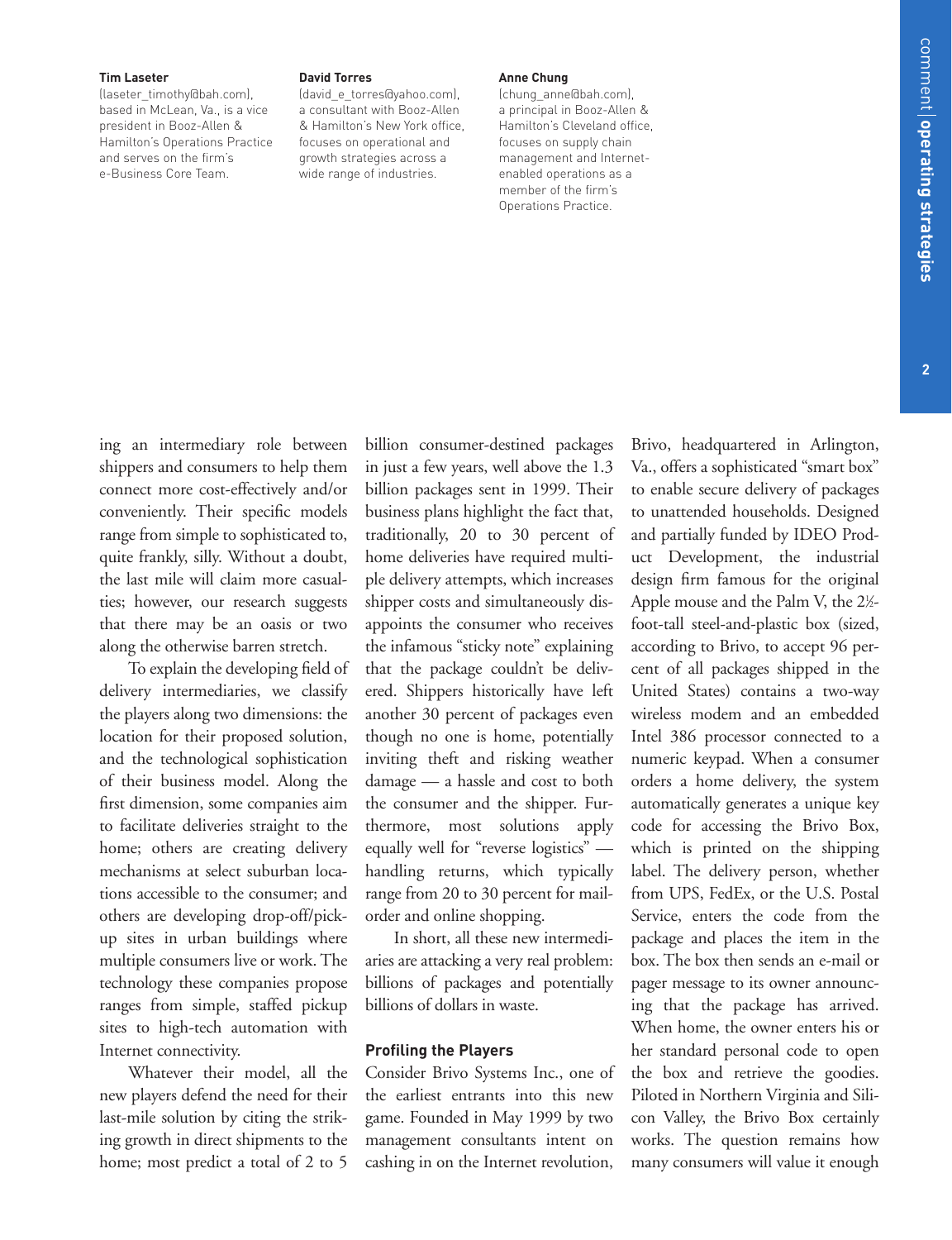to pay for it: Brivo intends to charge \$10 to \$20 per month to the owner.

Brivo's most publicized competitor, zBox Company, founded in October 1999 in San Francisco, argues that consumers won't accept such a price level, and has designed a less sophisticated, lower-cost solution. The zBox smart-box offering does not have the Internet messaging capability, but does have a proprietary system, powered by a five-year battery, that generates a new access code for each package delivery. As with the Brivo solution, the unique code is added to the shipping label, so the delivery person can access the box only once, whereas the consumer can access it repeatedly with a single personal identification number. Citing market research that consumer acceptance drops off significantly when a monthly fee exceeds \$10, zBox offers its solution for an "introductory price" of \$5 per month, plus a \$60 security deposit for the box. At 24 inches high by 21 inches deep by 32 inches wide, the zBox is smaller than the Brivo product. But it still can accept 80 percent of single-package deliveries and 70 percent of two-package deliveries, according to the company.

The most impressive part of the zBox story may be the company's high-profile strategic partners. The company partnered with GE/Fitch, a joint venture between General Electric Plastics and Fitch Inc., to design and manufacture the boxes; ran a pilot test with the U.S. Postal Service in the San Francisco Bay area that was supported by 30 online retailers; and in February announced a third round of private financing from the Whirlpool Corporation. Having independently uncovered a significant consumer need for various delivery appliances as part of its Integrated Home Solutions Initiative, Whirlpool views zBox as a strategic investment.

#### **Store and Office Solutions**

If the would-be box barons represent a technological fix to the challenges of home delivery, a second pocket of companies — offering what we call the "retail-aggregator" solution — is betting on a decidedly low-tech answer. Their model simply collects deliveries at a retail outlet, typically a convenience store, for eventual pickup by the consumer. Unlike the smart box, which addresses only the unattended home-delivery problem, retail aggregation tackles two lastmile challenges: unanswered doorbells and the high cost of delivery to multiple locations.

Announced in September 2000, a joint venture between United Parcel Service Inc. and Texaco offers an example of the retail-aggregator model. Consumers can choose to ship a package to a Texaco station rather than to their home. The station attendant stores it in a secure location behind the counter and provides it to the consumer. Neither UPS nor Texaco charges extra for the service, because both benefit from the proposition: UPS will save money by

The new intermediaries are attacking a very real problem: billions of packages and billions of dollars in waste.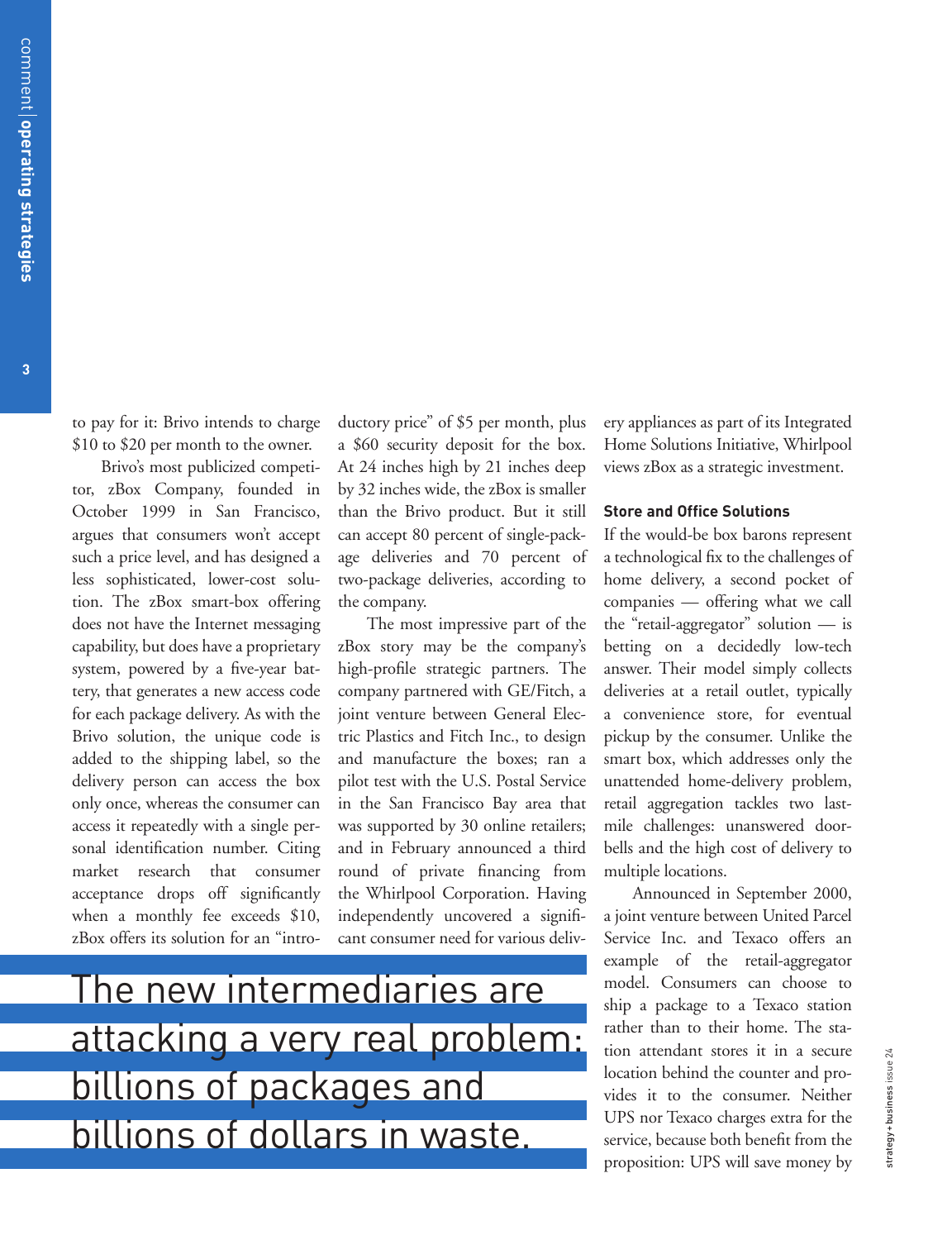## Exhibit 1: Addressable Market by Solution Type

| Last-Mile<br><b>Solution</b> | U.S.<br>households<br>(millions) | Annual \$ spent<br>(% of total spent<br>in direct retail) | Average<br>order size | Avg. number of<br>packages/house-<br>hold in 2000 | <b>Total projected</b><br>packages in 2003<br>(millions) |
|------------------------------|----------------------------------|-----------------------------------------------------------|-----------------------|---------------------------------------------------|----------------------------------------------------------|
| Attended Households          | 32.3                             | 29%                                                       | \$72                  | 12.9                                              | 711                                                      |
| <b>Smart Box</b>             | 2.7                              | 4%                                                        | \$97                  | 16.3                                              | 76                                                       |
| <b>Retail Aggregator</b>     | 18.2                             | 17%                                                       | \$74                  | 13.2                                              | 411                                                      |
| Office-centric               | 7.0                              | 6%                                                        | \$72                  | 12.4                                              | 147                                                      |
| <b>Automated Aggregator</b>  | 20.9                             | 25%                                                       | \$85                  | 14.3                                              | 511                                                      |
| Doesn't Identify             | 19.6                             | 19%                                                       | \$74                  | 13.2                                              | 444                                                      |
| Total                        | 100.7                            | 100%                                                      | \$76                  | 13.4                                              | 2,300                                                    |

delivering more packages to a single stop, and Texaco can gain additional traffic to its gas station/convenience stores. The mighty duo decided to pilot the concept in the Benelux countries because both companies have their European headquarters in Brussels. Unfortunately, because the Benelux region has a low volume of online sales, the pilot so far has failed to prove the concept will work.

An independent startup, Pax-Zone Inc., introduced a similar model to the U.S. in October 1999. Starting in Chicago with an eclectic mix of retail partners, the company established the concept sufficiently to extend its initial 60-store network through a partnership with Circle K, a convenience-store chain with 2,200 sites nationwide. PaxZone also charges nothing extra to the consumer but extracts the home-delivery surcharge the carriers normally charge to the home consumer. The consumer pays nothing extra and the carrier gains, because PaxZone effectively converts a higher-cost, lower-margin consumer delivery into a lower-cost, higher-margin business delivery.

Another staffed model aggregates the deliveries in office buildings rather than suburban convenience stores. Consider Toronto-based Inplex Inc., started in 1996 as an outsourced mailroom service for multi-tenant office buildings. Over time, the company added a Web site that allowed building tenants also to acquire office supplies, to order courier service, and eventually to have packages accepted for personal delivery.

Having multiple revenue streams, Inplex carries significant fuel in the race along the last mile. With plans to expand to hundreds of multitenant buildings across a dozen major cities in North America, this office aggregator appears poised to dominate this solution option.

## **Labor-Saving Models**

Another type of solution provider the automated aggregator — spans suburban and urban locations and offers a high-tech version of the more labor-intensive aggregator model. But technology can be expensive, so players in this category will need to strike the right balance between cost and sophistication to succeed.

Two examples of automated aggregators illustrate this point. In July 2000, a U.K. shopping center developer/owner, Brendan Flood, announced a breakthrough idea to profit from the otherwise debilitating growth of online retailing. His concept, dubbed "e-stop," solves the last-mile problem with a highly automated drive-through pickup location, conveniently located along major thoroughfares. After ordering the goods online, customers can drive into the e-stop and swipe a membership card to notify a customer service officer of their arrival. Proceeding to a loading area, customers remain in their cars while the service person loads the ordered goods into the trunk. Since e-stop's 5,000-squarefoot "mini warehouses" offer refrigerator and freezer storage space, the facilities can even hold online grocery orders. Initially targeting 35 sites by the year 2002, Mr. Flood estimates that the U.K. could eventually support up to 500 e-stops. In this model, the consumer gains a convenient, free service, while the e-tailer avoids the expense of a dedicated fleet of vans for direct home delivery — a model of e-tailing not uncommon in the United Kingdom — by aggregating orders into 40-foot trucks to deliver goods to the e-stop.

Longtime readers will immediately sense that the e-stop model makes several assumptions, chief among them a probably unattainable level of volume to absorb the substantial investment and operating costs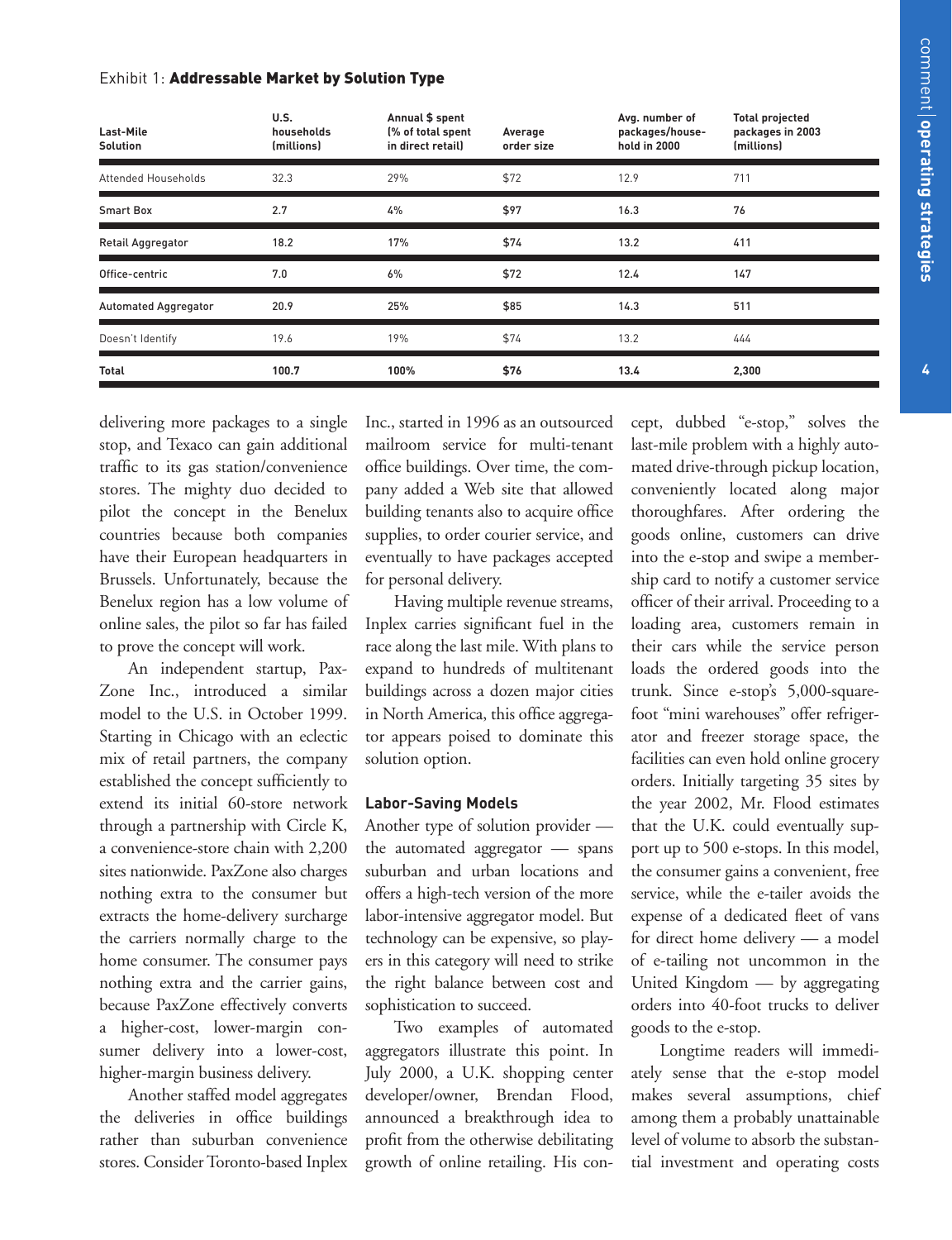for 2.5 million square feet (500 e-stops at 5,000 square feet each) of prime retail space. Furthermore, anyone with a logistics background will realize that a single 40-foot truckload would likely fill the entire storage capacity of a 5,000-square-foot facility — implying a degree of operational perfection that would make Toyota's just-in-time system look like child's play.

Fortunately, the automated aggregator segment also offers a model that may represent the needed balance between technology and investment. Last September, a team of Israeli entrepreneurs launched a U.S.-based company, eShip-4u Inc., to develop a network of "Automated Delivery Machines," or ADMs. Designed with an internal carousel and variably retractable doors, the ADM has a variety of slot sizes to hold packages ranging in size from a jewelry box to a computer monitor. Like the Brivo box, eShip-4u's ADMs employ wireless technology to inform the consumer of the arrival of a package by e-mail or pager. Like ATMs (which were originally designed to reduce costs for banks), the ADM has drawn the greatest initial interest from delivery companies hoping to eliminate the cost of redelivery. A major European postal service has a pilot under way with machines in rail stations and shopping centers. The ADMs hold packages for consumer pickup that could not be delivered to their homes on the first attempt. The U.S. Postal Service recently issued a request for proposal to pilot this concept as well as a version of the smart box described previously, indicating that the race is in full play to find the right answer.

As for eShip, it hopes that consumers will grow comfortable with the technology and begin to request delivery directly to the machines, circumventing direct home delivery entirely. To encourage early adopters, the company has targeted university mailrooms. It's a savvy choice: The typically technologically sophisticated U.S. college student receives an estimated 16 packages per year; with 2.4 million students on 2,150 campuses receiving a total of 39 million packages annually, eShip may have found a nice entry market for its machines. Ultimately, by offering a simple but reliable method to aggregate packages in a secure and convenient location, eShip hopes that ADMs become as ubiquitous as ATMs, which now total more than 270,000 in the U.S. alone.

## **Looking for Customers**

Despite the accelerated boom-andbust cycle for the first generation of last-mile players like Kozmo.com Inc. and Webvan, there continues to be a dearth of hard data to support the claims of the new last-mile intermediaries. So we decided to estimate potential market penetration ourselves.

For our analysis, we used the Claritas Corporation's PRIZM database, which analyzes consumer behavior by zip code in the United States. Claritas has sorted consumers into 62 separate demographic clusters gathered into 15 groups, which represent different combinations of family income and geographic region.

Working with the database, we extracted general and specific data on each of the 62 clusters. For example, in addition to the standard demographic data on income levels and education, we captured data on specific characteristics, like ATM usage, plus frequency of grocery shopping and travel distances to grocery stores. The data may surprise you. For example, 55 percent of the U.S. population don't use automatic teller machines,

and 53 percent don't go to a convenience store even once in a typical month. But 26 percent do both — at least once — in a typical month.

A look at the data on grocery store shopping also reveals some extreme statistics: 8 percent of respondents admit to grocery shopping four to six times per week; 8 percent also claim to travel 11 miles or more to their normal grocery store. (For the sake of the environment, let's hope they are not the same 8 percent.) Finally, we captured data on how much each cluster buys through catalog and online channels. Half of Americans, we found, do neither.

Using this type of data, we developed some heuristics to estimate the size of the addressable market for each of the four types of last-mile solutions. First, we excluded the households with a non-working adult able to accept packages at home about 30 percent of U.S. households. Next, we skimmed the heaviest buyers — those who spend \$500 per year between catalog and online shopping — and allocated them against the smart-box solution since it provides a superior value proposition for major shoppers. Unfortunately, as shown in Exhibit 1 (see page 31), the smartbox solution appears relatively minor,